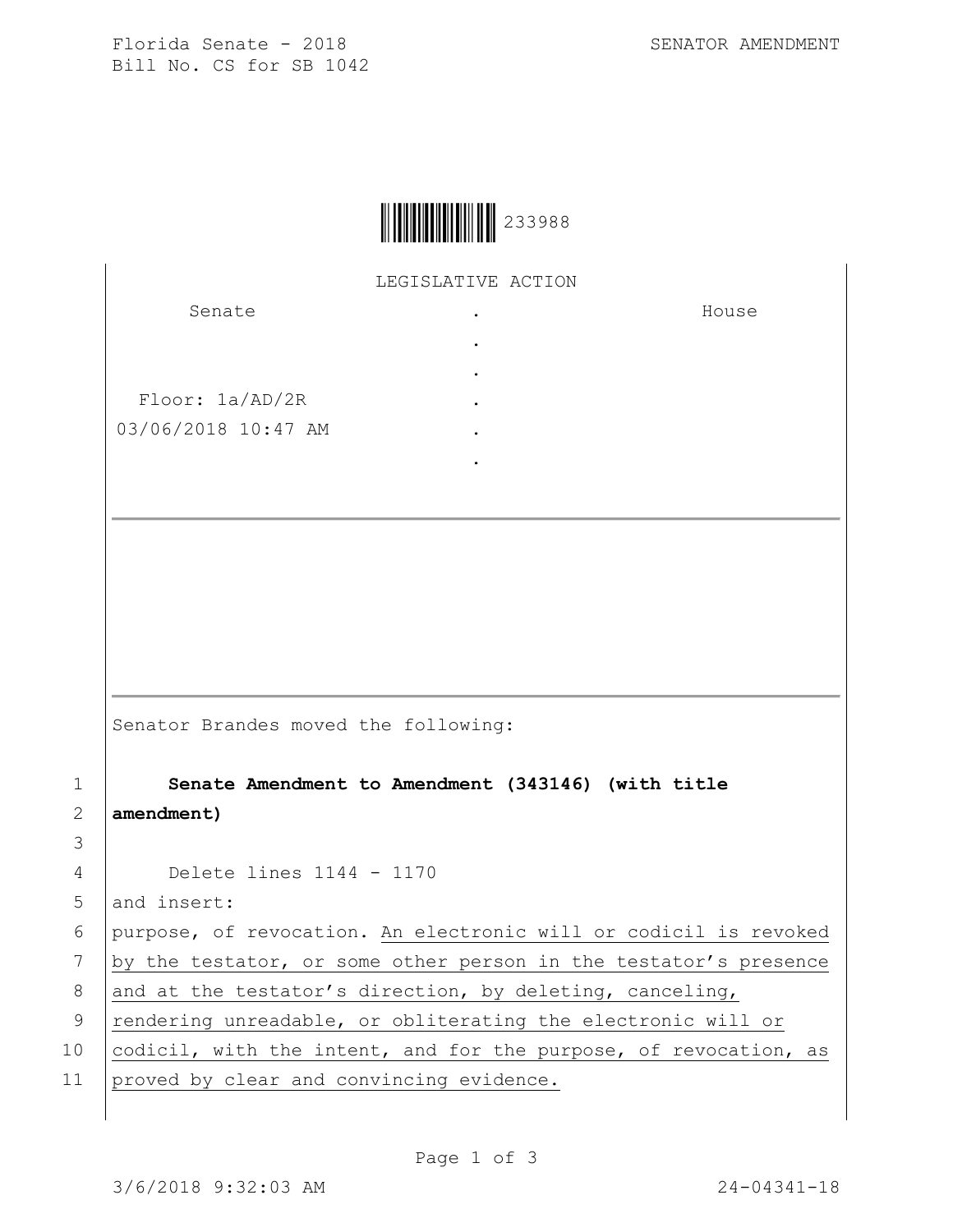Florida Senate - 2018 SENATOR AMENDMENT Bill No. CS for SB 1042

Ì233988bÎ233988

| 12 | Section 29. Effective July 1, 2019, section 740.10, Florida      |
|----|------------------------------------------------------------------|
| 13 | Statutes, is created to read:                                    |
| 14 | 740.10 Relation to wills. - No act taken pursuant to this        |
| 15 | chapter is valid to affect the obligation of a person to deposit |
| 16 | a will of a decedent as required under s. 732.901.               |
| 17 | Section 30. Effective July 1, 2019, section 732.521,             |
| 18 | Florida Statutes, is created to read:                            |
| 19 | 732.521 Definitions. - As used in ss. 732.521-732.525, the       |
| 20 | term:                                                            |
| 21 | (1) "Audio-video communication technology" has the same          |
| 22 | meaning as provided in s. 117.201.                               |
| 23 | (2) "Electronic signature" means an electronic mark visibly      |
| 24 | manifested in a record as a signature and executed or adopted by |
| 25 | a person with the intent to sign the record.                     |
| 26 | (3) "Electronic will" means an instrument, including a           |
| 27 | codicil, executed with an electronic signature by a person in    |
| 28 | the manner prescribed by this code, which disposes of the        |
| 29 | person's property on or after his or her death and includes an   |
| 30 | instrument which merely appoints a personal representative or    |
| 31 | revokes or revises another will.                                 |
| 32 | (4) "Online notarization" has the same meaning as provided       |
| 33 | in s. 117.201.                                                   |
| 34 | (5) "Online notary public" has the same meaning as provided      |
| 35 | in s. 117.201.                                                   |
| 36 | Section 31. Effective July 1, 2019, section 732.522,             |
| 37 | Florida Statutes, is created to read:                            |
| 38 | 732.522 Method and place of execution.-For purposes of the       |
| 39 |                                                                  |
|    | execution or filing of an electronic will, the acknowledgment of |